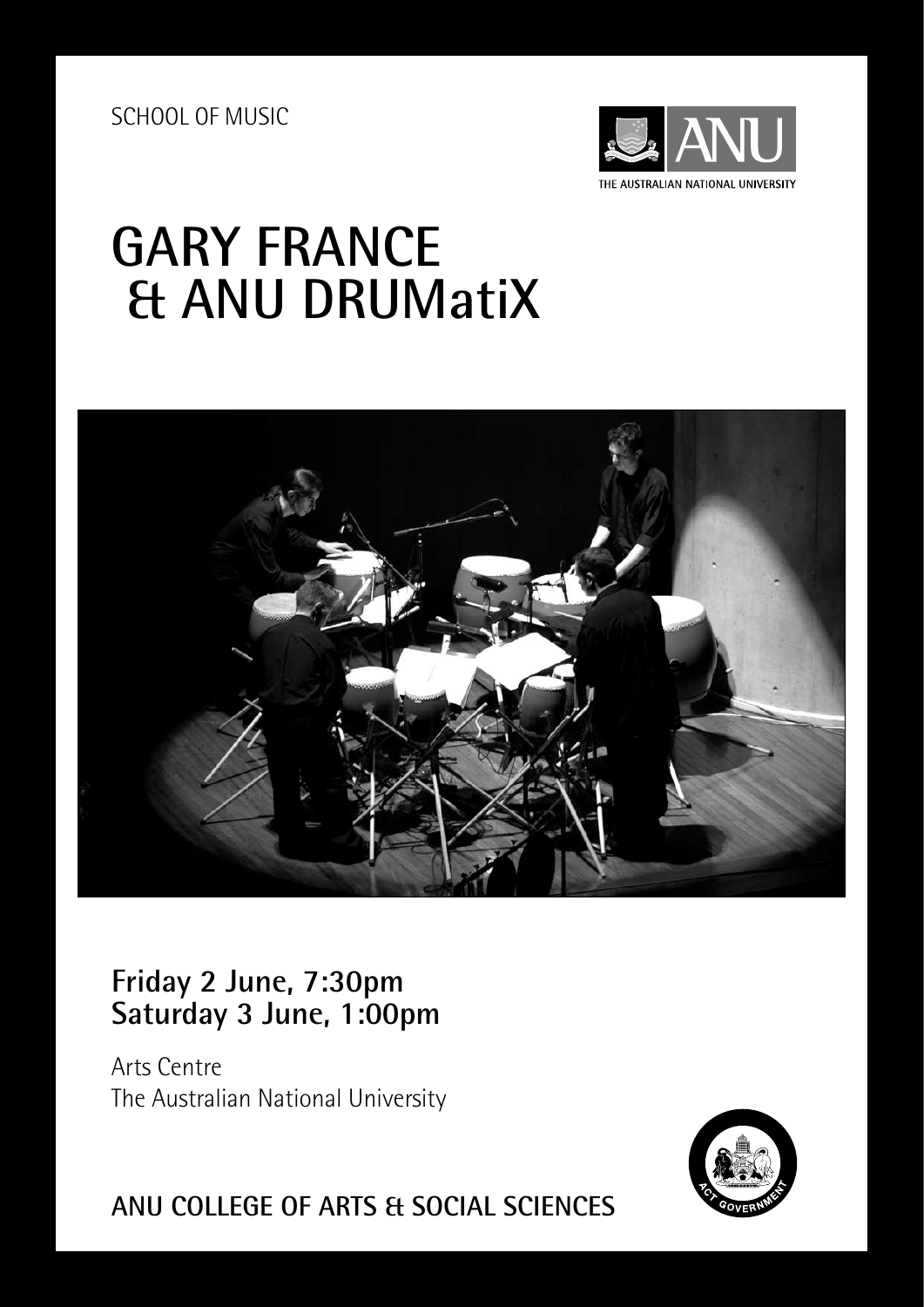## **Welcome to the ANU DRUMatiX concert.**

The program focuses on four iconic 20th and 21st century composers and includes a wealth of traditional, exotic, and cutting edge digital instruments. Book ending this concert are two landmark works by Dutch composer Louis Andriessen which will receive their Canberra and Australia premieres: *Workers Union* (Symphonic movement for any loud sounding instruments) reminds us that the sum of the parts is often greater than the whole, while *Hoketus* (hiccup) explores the intersection between music of the thirteenth century and 1970's rock and roll.



The foundation of this concert includes three percussion chamber works. Steve Reich's *Drumming* receives it's partial Canberra premier this evening as we are only performing part one of this 90 minute work. John Cage's monumental quartet *Third Construction* which first introduced the sound world to tin cans, conch shells, and a variety of exotic world and utility percussion and Michael Udow's *Coyote Dreaming*, featuring ANU Honours student Adam Dickson as soloist.

This concert also features a selection of unique instruments designed by Gary France including a chromatic octave (12) of hand made Boo Bams, three chromatic octaves (36) of tuned Cencerros and six log drums. Additional specialty instruments include Chinese tom toms, quijadas, cricket callers, pan flutes, Japanese temple bowls, flexatones as well as a selection of digital electronic percussion instruments such as the Trap Kat, Drum Kats and other cutting edge technology.

Gary France

## **Composers featured in the concert**



Louis Andriessen Steve Reich John Cage Michael Udow







*And what is the purpose of writing music? One is, of course, not dealing with purposes but with sounds. Or the answer must take the form of a paradox: a purposeful purposelessness or a purposeless play. This play, however, is an affirmation of life—not an attempt to bring order out of chaos nor to suggest improvements in creation, but simply a way of waking up to the very life we're living, which is so excellent once one gets one's mind and one's desires out of its way and lets it act of its own accord.*   $\sim$  John Cage  $\sim$  John Cage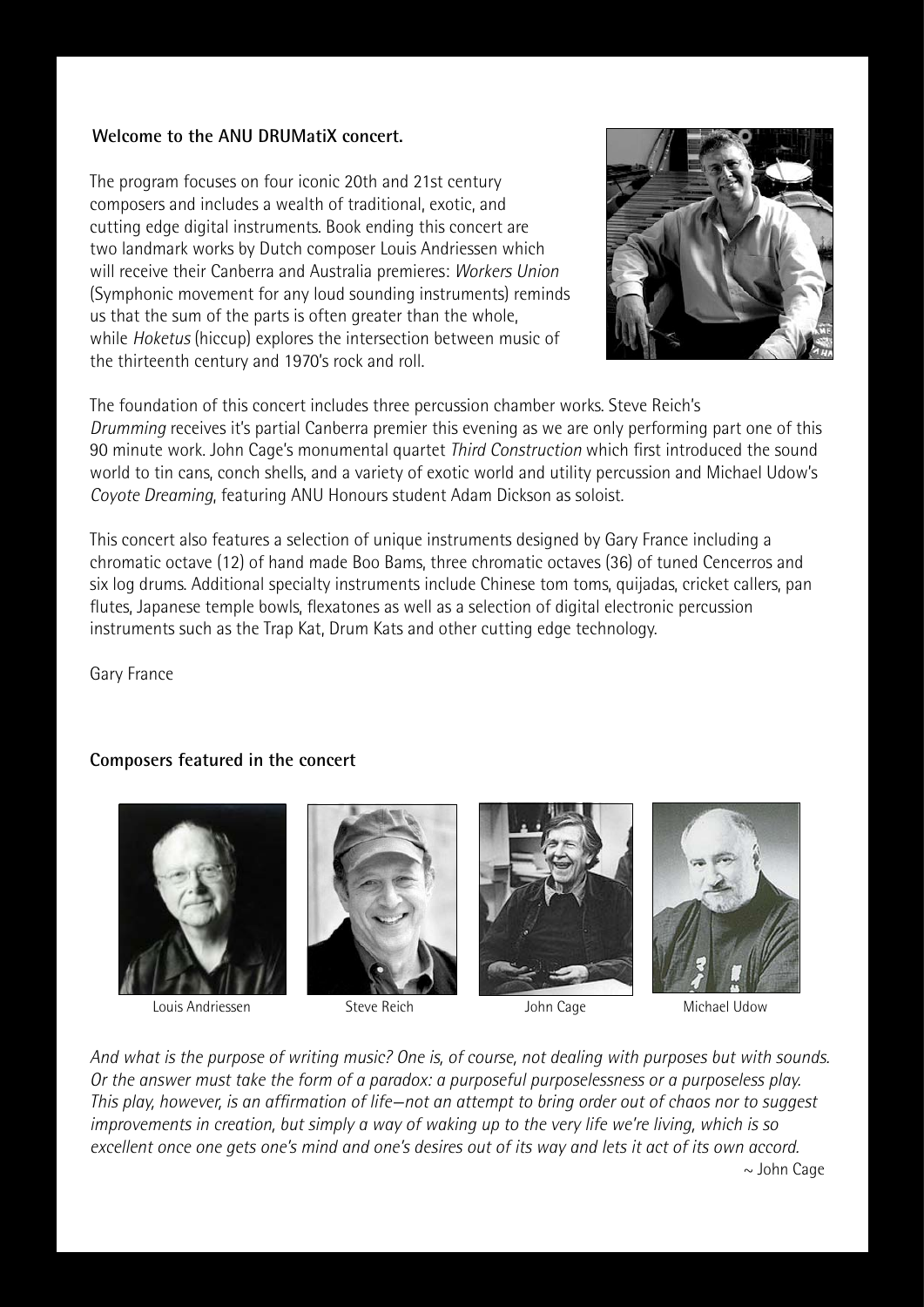## **Program**

| <b>Workers Union</b><br>For any loud-sounding group of instruments<br>The ANU DRUMatiX                  | Louis Andriessen (1975) |
|---------------------------------------------------------------------------------------------------------|-------------------------|
| Coyote Dreaming,<br>Adam Dickson (marimba soloist), Veronica Walshaw,<br>Richard Spong, Michael Stevens | Michael Udow (1997)     |
| <b>Third Construction</b><br>Gary France, Adam Dickson, Ben Willson, Charles Martin                     | John Cage (1943)        |

## *INTERVAL*

| Drumming (part 1)                                                                   | Steve Reich (1970-71)   |
|-------------------------------------------------------------------------------------|-------------------------|
| For 8 small tuned drums.                                                            |                         |
| Veronica Walshaw, Gary France, Christina Hopgood,<br>Richard Spong, Michael Stevens |                         |
| Hoketus                                                                             | Louis Andriessen (1977) |

For two groups of five instruments. The ANU DRUMatiX with special guests Diminique Chaseling and Adrian Failla (Pan Flutes)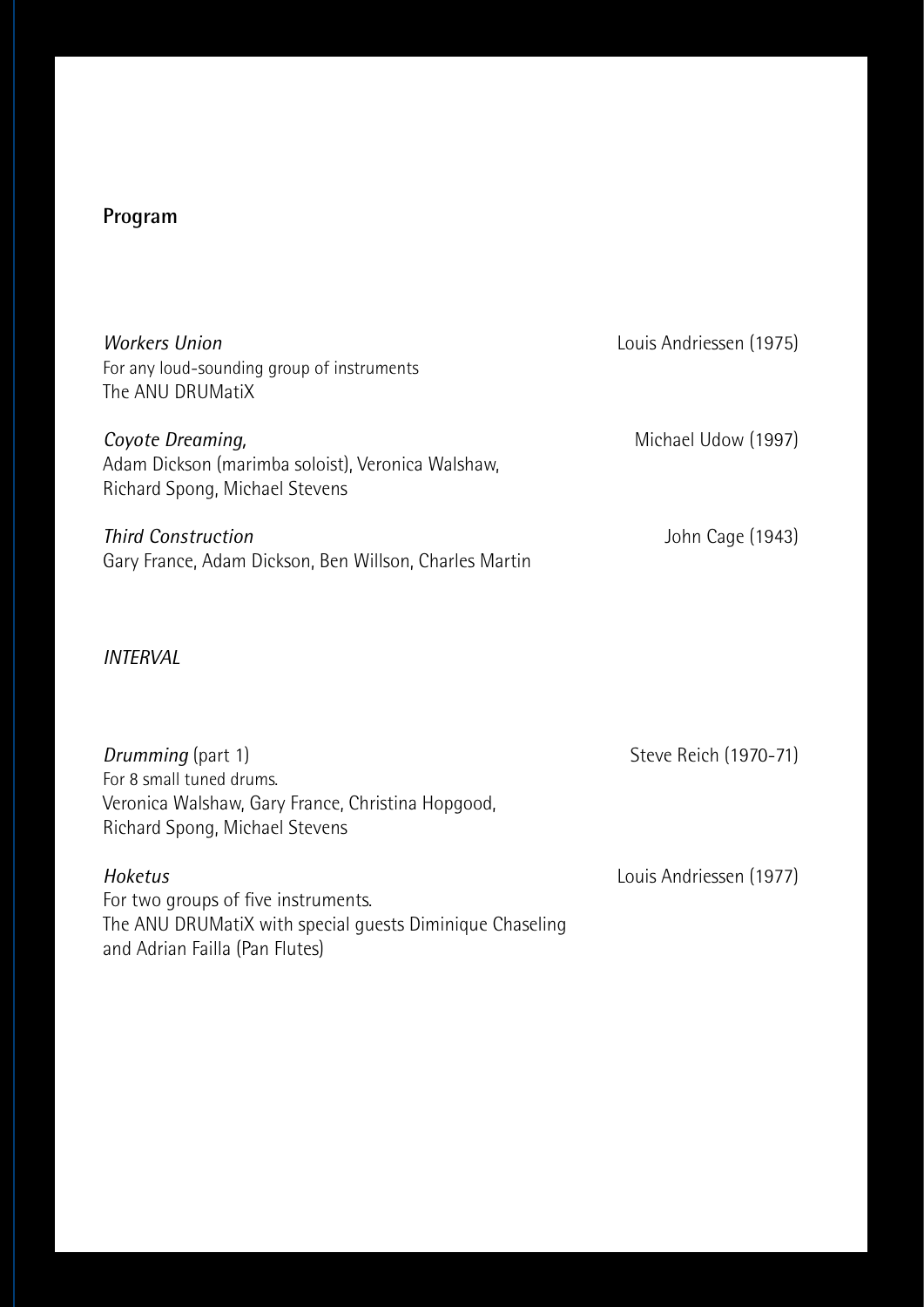## **Program Notes**

#### About *Workers Union* and Louis Andriessen

"…it has always seemed to us that he is one of the European composers who listened hard to American music, coming up with his own solutions to our national musical problems. In America of the 1960s there were many composers who were experimenting with open forms - pieces that left something unspecified, like the choice of instruments, or the order of musical ideas, or the coordination of the individual parts. Cage's experiments with indeterminacy, Earle Brown's *Available Forms*, Frederic Rzewski's *Coming Together*, Terry Riley's *In C*, early Philip Glass and John Adams - a lot of composers were trying to find out how to take the controls away from making music. *Workers Union* (1975) is the young(ish) Louis Andriessen's contribution to this approach. Everything is specified in this piece except the notes - the rhythms, the phrases, the attitude are all there, but not the notes. It is clearly a piece that owes something to the American experimental tradition but what that thing is is hard to hear. To me, that's interesting."

#### David Lang, Bang on the Can All Stars

#### *Third Construction*

During the 1930s, a group of composers gravitated around Henry Cowell, and his New Music Editions. Working together, to exchange ideas on percussion writing and techniques, these composers, later known as the Pacific Coast Group, were to irretrievably change the shape and boundaries of the conception of musical composition. One major figure from this group to emerge was John Cage. From 1935 to 1937, Cage studied composition with Arnold Shoenberg adopting the 12-tone theory technique, "No sound more important than any other...", and produced works using strict 12 tone technique, notably *Metamorphosis*. In this sense he then proceeded to compose music for percussion.

*Third Construction,* for four players, perhaps best demonstrates Cage's percussion theory, a compositional style that displays a fascination with conventional rhythms and non-conventional sounds. Each player performs on five graduated tin cans, three graduated drums, claves and some type of rattle: a tin can with tacks, a Northwest Indian rattle, a wooden rattle or an Indo-Chinese rattle. Also employed are some separate and unique sounds; lions roar, conch shell, quijadas, teponaxtle, and cricket callers. The notation is quite precise making great use of polyrhythms. In this work Cage seemed quite interested in disguising the obvious; simple lines and duets compete with highly complex individual statements. Throughout this highly structured work (twenty-four / 24 bar sections with an introduction), this quartet, Cage's last and most complex, is obsessed with the control of pulse. This could well be his fascination with the rise of popular dance music during the late 1930s and early 1940s, or his interest in rhythmic counterpoint. Nevertheless, one cannot possibly performed his music without dancing!

#### Gary France

#### *Coyote Dreaming*

"Commissioned by Ron Samuels, President, Marimba One, for Katarzina Mycka, 1996 winner of the World Marimba Competition-Stuttgart, and 1995 winner of the Luxembourg International Marimba Competition. [*Coyote Dreaming*] was premiered at the 1997 Percussive Arts Society International Convention. Instruments include 5 octave marimba, shimedaiko (bongos), taiko (congas), O-daiko (bass drum), musical saw, cymbal on timpano, amplified cymbal, idiophones which may include log drums, piccolo wood blocks, metals, etc., wooden box. This is a powerhouse tonal high energy work with mix meters and cross-rhythmic interlocking rhythms. The middle section has a lyrical choral which develops into a highly contrapuntal extended harmonic "Bachian Invention". Not for the faint of heart!" Michael Udow

#### *Hoketus*

*Hoketus* is the result of the minimal art project Andriessen started in January 1977 at the Royal Conservatory in The Hague. He described the project's purpose as a study in the history of the American avant-garde movement both theoretically and practically, and intended to finish the project by performing a composition that, making use of certain stylistic devices of minimal art, would at the same time criticise this style.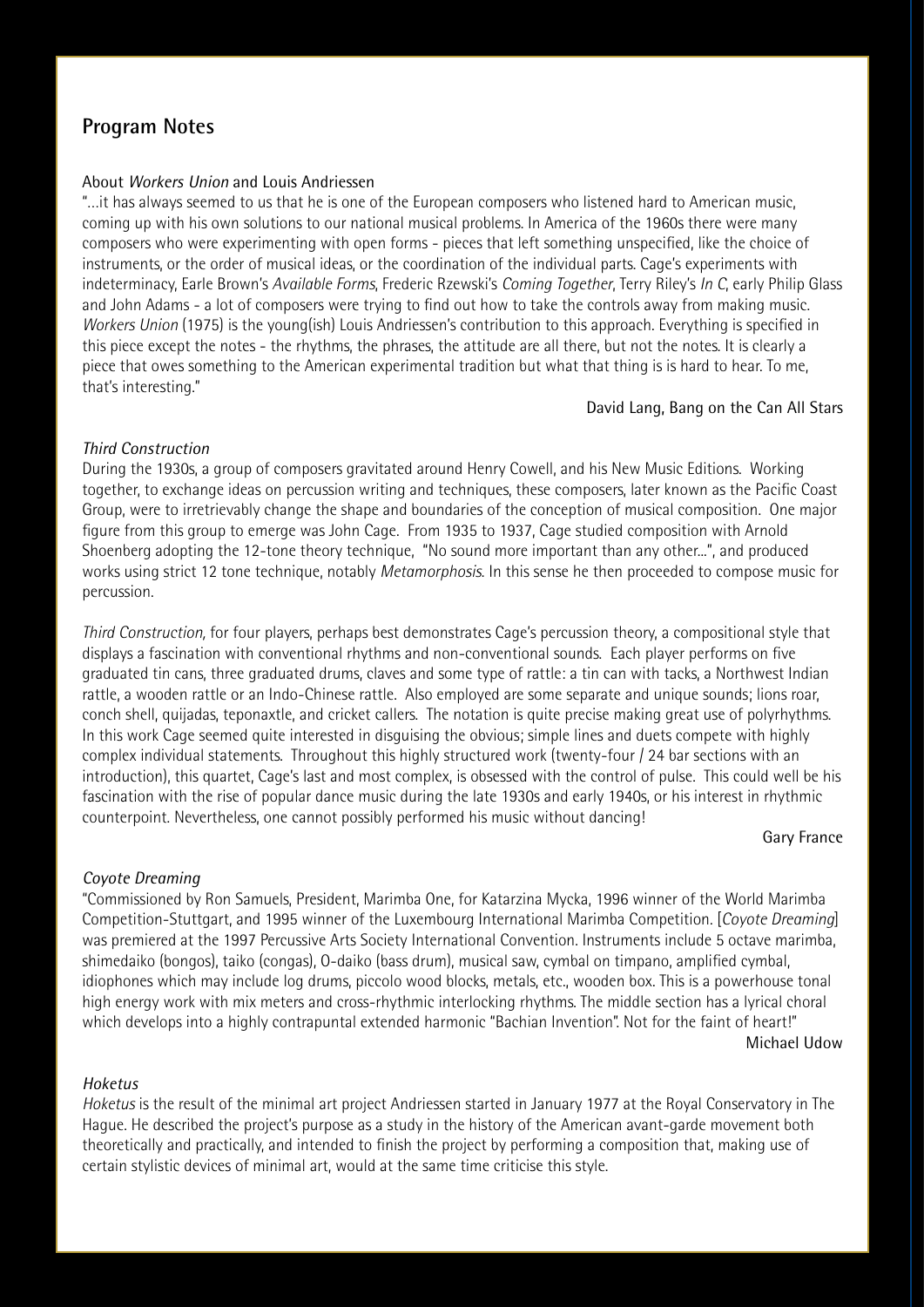"The principal quality of minimal art compositions is the consistent limitation of musical material: the advantage is that all possibilities of one single musical aspect (usually rhythm) can wholly be explored and worked out. It is true that this is at the expense of other musical aspects.

*Hoketus*, too, has only one musical subject: the hoketus. The hoketus is a stylistic device of the Ars Nova (14th century, Machaut and others): the melodic tones are divided between two or more descants.

The ensemble *Hoketus* consists of two identical quintets: panflute, piano, Fender-piano, bass-guitar and percussion. The pitch material of both groups is (nearly) identical. This applies to the rhythm as well. It is, however, complementary: in *Hoketus* the groups never play simultaneously. What makes the piece *Hoketus* differ from most minimal art compositions is that the harmonic material is not diatonic but chromatic, and that it radically abandons the tonal continuous sound-masses characteristic of most minimal art, with the inclusion of all accompanying cosmic nonsense."

#### Louis Andriessen

#### About *Drumming* (part one)

"…During the 1950s and 60s, John cage used processes, and certainly accepted their results, but the processes he used were compositional ones that could not be heard when the music was performed. The process of using the I Ching or imperfections in a sheet of paper to determine musical parameters can't be heard when listening to music composed that way. The compositional process and the sounding music have no audible connection. Similarly, in serial music, the series itself is seldom audible.

What interests me is a compositional process and a sounding music that are one in the same thing. I don't know any secrets of structure that you can't here. We're all listening to the process together, since it's quite laudable, and one of the reasons it's quite audible is because it's happening extremely gradually.

The use of hidden structural devices in music never appealed to me. Even when all the cards are on the table and everyone hears what is gradually happening in a musical process, there are still enough mysteries to satisfy all. These mysteries are the impersonal, unintended, psycho-acoustic by-products of the intended process. These might include sob-melodies heard within repeated melodic patterns, a fax to two listener location, slight irregularities in performance, harmonics, difference tones, etc.

Listening to an extremely gradual musical process opens my years to it, but it always extends further than I can hear, and that makes it interesting to listen to you again. That area of every gradual (completely controlled) musical process were one hears the details of the sound moving out away from intentions, occurring for their own acoustic reasons, is it. I begin to perceive these minute details when I confess sustained attention. By "gradual" I mean extremely gradual - a process happening so slowly and gradually that listening to her resembles watching the minute hand on a watch - you can perceive it moving only after you observe it for a while.

Several modal musics popular in the late 60's, such as Indian classical and drug oriented rock –'roll, may make us aware of minute sound details, because in being modal (constant key center, hypnotically droning and repetitious) they naturally focus on these details, rather than on frequent key change, counterpoint and other peculiarly Western devices. Nevertheless, these modal musics remain more or less strict frameworks for improvisation. They are not processes.

The distinctive thing about musical processes is that they determine the note to know details in the overall form simultaneously. One can't improvise in a musical process-the concepts are mutually exclusive.

While performing and listening to a gradual musical process, one can participate in a particularly liberating and impersonal kind of ritual. Focusing and on the musical process makes possible that shift of attention away from *he* and *she* and *you* and *me* outwards (or inwards) towards *it*."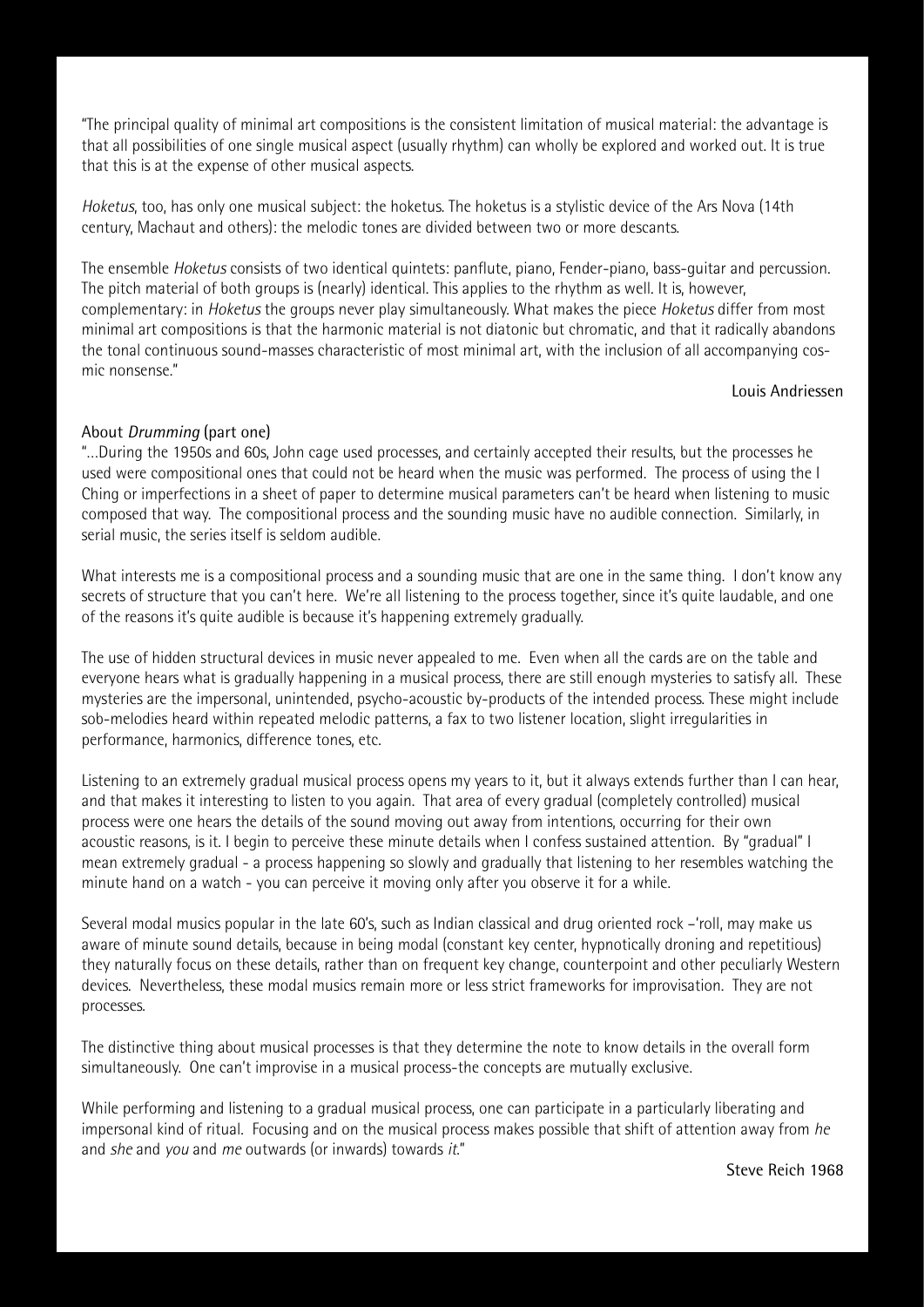## **Biographies**

**Gary France** loves to play music, all kinds! You will find him at home in the orchestra pit, a circus band, the concert stage, a jazz club, a Western Swing Band, folk festivals, Greek weddings, techno raves or just here in Canberra making music with his students! Past performances have taken him to India, Africa, Indonesia, Singapore, Taiwan, New Zealand and all parts of North America. In August Gary has been invited to join the faculty of KOSA Eleven; an international percussion symposium attended by over 800 international percussion students in the U.S.A. He is also the chief principal investigator of the ANU New Media Music Laboratory and former Head of the ANU School of Music and the West Australian Conservatorium of Music.

**Adam Dickson** began learning drum kit at the early age of five. Since then he has developed a more classical approach, and has been studying at the ANU School of Music since 2003. Continuing an interest in the brass band genre, Adam has won several awards at the national level and performed with many successful bands such as Wollongong City, Hall Village, St. Marys, Holroyd, and Gunnedah Shire. Adam has also been a member of Australian Youth Orchestra, Sydney Youth Orchestra, Canberra Youth Orchestra, and has performed with the Darwin Symphony. He is currently a member of the Wollongong and Canberra Symphony orchestras. His drum kit career is continuing through many performances with local bands as well as a number of stage shows and musicals including the recent premiere of *Dracula Triumphant*, at the Theatre Royal. Adam's dedication to new Australian composition is evident through his collaborations with emerging composers. This passion will continue through further study in the years to come.

**Adrian Failla** is in his fourth and final year at the ANU School of Music studying Flute under Virginia Taylor and Vernon Hill. Originally from Melbourne, he studied at the Victorian College of the Arts before coming to Canberra. He has taken part in many ensembles and orchestras including the Melbourne Youth Orchestra, Victorian College of the Arts Symphony Orchestra, Canberra School of Music Orchestra, Opera in the Alps Orchestra, and Canberra Choral Society Orchestra. Adrian also enjoys playing in Chamber Music groups and is currently involved in a Flute Quartet.

**Dominique Chaseling** is currently completing her Honors year at the ANU School of Music. Commencing her tertiary studies at the ANU in 2003, she has since been involved in a wide range of ensemble performances including orchestral programs, chamber music and world music groups.

**THE DRUMatiX PERCUSSION GROUP** is the resident percussion ensemble of the ANU School of Music. Operating under their present name since the beginning of 2003, they are comprised of percussion students and graduates of the ANU School of Music and are dedicated to presenting the rich and diverse repertoire written exclusively for percussion. Associate Professor Gary France has directed the percussion program at the ANU since his appointment in 1998. Major initiatives for the ANU Percussion program have included performing African Drumming for Nelson Mandela, 2000, hosting the inaugural Australian Marimba Conference, 2001, performing for the Australian National Academy of Music "Rhythms of Life" Percussion Festival, Perth W.A., 2002, hosting the inaugural Australian National Percussion Symposium and Eisteddfod, 2003, and participating in the Melbourne Festival's International Youth Masterclass in Percussion, 2006.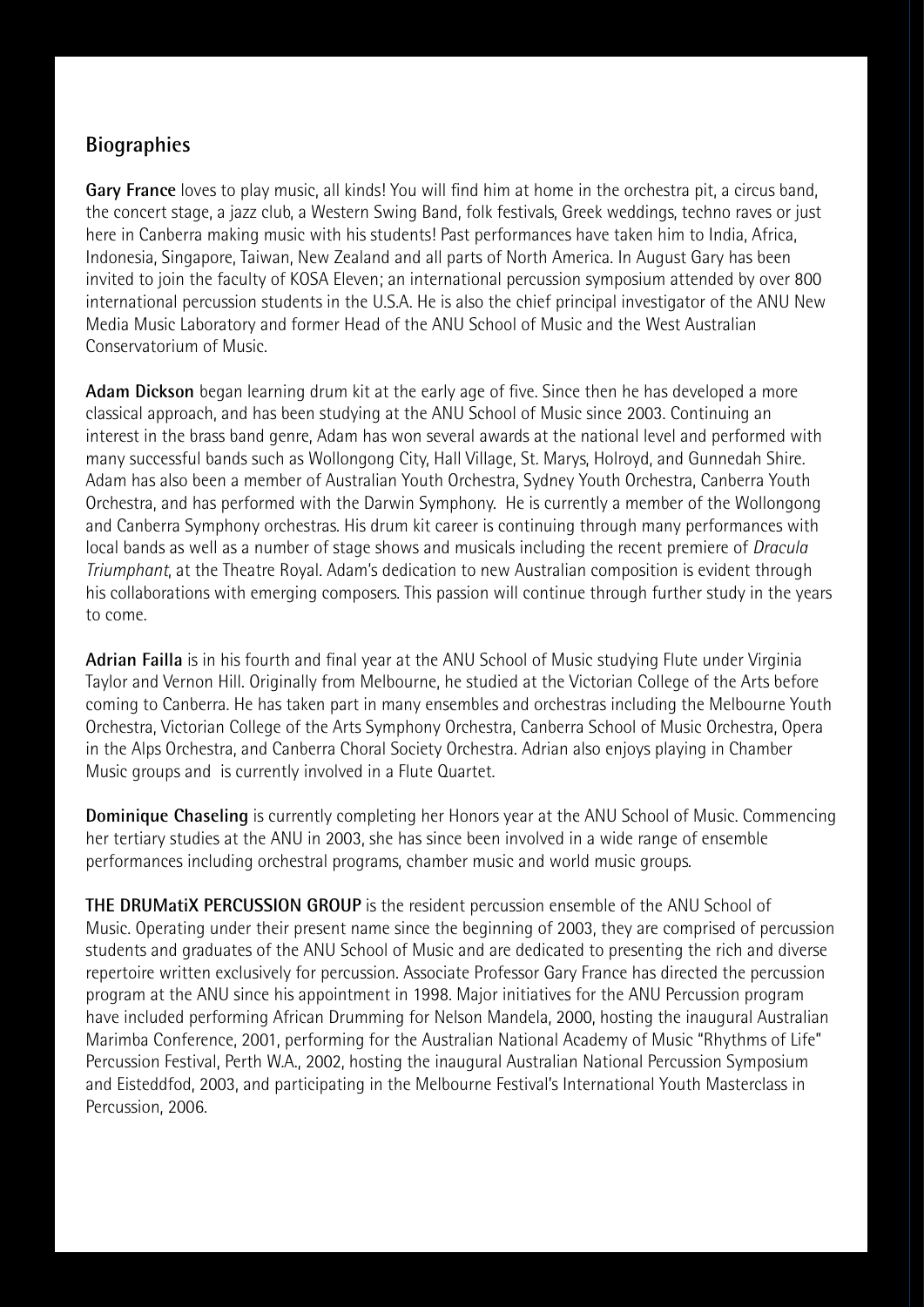## **The Friends of the School of Music**

The Friends of the School of Music is a non-profit association whose aim is to be a source of practical and financial support to staff and students of the School of Music. The Friends raise funds and provide prizes for musical performance and academic achievement, grants to students and staff for music-oriented projects, master classes by visiting artists and musical events.

For further information about becoming a Friend, visit our website www.anu.edu.au/music/about/friends.php or contact the President of the Friends, Mr. Haddon Spurgeon, on 02 6249 7332.

## **School of Music Foundation**

If you've enjoyed a music performance in Canberra, or any other Australian city for that matter, chances are one of the performers came from the School of Music. Our School of Music is one of the finest in Australia, with an enviable reputation in performance, composition, training and research. The School's staff members are held in high regard as leaders in their respective fields of both in Australia and worldwide. Now, as a music lover, we are asking you to give practical support to these talented artists and students through the School of Music Foundation. The Foundation provides a focus to nurture and encourage the teaching, performance and research of music. Donations to the School of Music Foundation can be used in a range of projects designed to encourage the best from the students and staff of the School.

## **Contact the Foundation**

For further information about the School of Music Foundation or opportunities to assist, please contact:

School of Music Foundation

The Australian National University Canberra ACT 0200 Australia T: 02 6125 5700 E:schoolofmusic@anu.edu.au www.anu.edu.au/music

## **Sponsorship**

The School of Music welcomes the support of local businesses and the community. If you would like information on becoming a sponsor of concerts or other events at the School, please contact the General Manager, Karen Hill on 02 6125 5700.